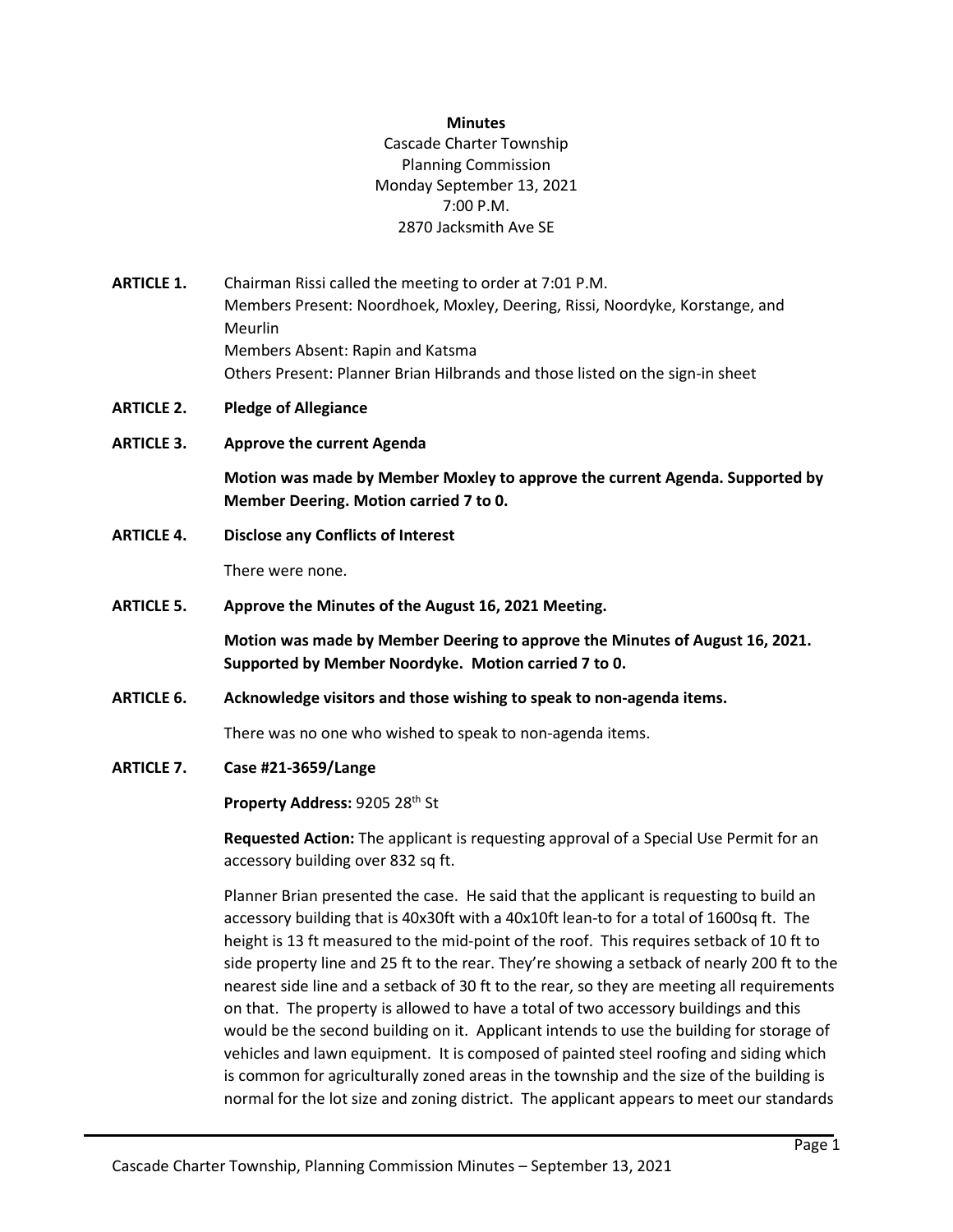for an accessory building and staff recommend approval with two conditions. The first being that in addition to the building being in compliance with all other zoning regulations, it is not being used for living space or to run a business, and the second being any outdoor lighting meets our regulations.

David Lane, address 9205 28<sup>th</sup> St, is the applicant. Their garage is currently filled with things to take care of the property, which is what they would like to move to the accessory building. The building will be completely out of view for the neighbors as they own 3.43 acres of land and it is surrounded by woods. The lighting will only be spotlights in the ground that are on a timer and motion activated so there will not be light pollution. David Lane does not have any plan to run a business. This will not be in conflict with his septic system.

# **Motion was made by Member Moxley to go to public hearing. Supported by Member Deering.**

There was no one who wished to speak.

### **Member Noordyke motioned to close public hearing. Supported by Member Moxley.**

Member Meurlin asked where the building would be on the site in relation to the site map. Planner Brian explained that there is a small shed existing to the south of the home and this proposed building would be even further to the south. Member Meurlin asked how far the building would be to the east and Planner Brian said that it was 30 ft to the east property line. Member Meurlin then asked if there was any other house in that direction and Planner Brian confirmed that there was not. Chairman Rissi explained that if you go from the east property line, the first thing you would hit would be water at 670ft to the east. Member Meurlin mentioned that someone does own the property to the east though and Chairman Rissi confirmed that someone does own the property but the house is at the end of the street and is actually to the north west of the building and over 700 ft away.

**Motion was made by Member Noordyke to approve the special use permit with the conditions listed by staff of not using the building as living space or to run a business out of and any outdoor lighting must meet township regulations. Supported by Member Korstange. Motion carried 7 to 0.**

### **ARTICLE 8. Case #21-3664/Eggleston**

**Property Address:** 9091 36th St

**Requested Action:** The applicant is requesting approval of a Special Use Permit for an accessory building over 832 sq ft.

Planner Brian presented the case. He said that the building is 30x40 with a 40x12 lean for 1680 total sq ft. It will have a height of 17ft measured to the midpoint requiring a setback of 40 ft to the side and rear property lines. They show a setback of 98 ft to the nearest side property line and a setback to the rear of approximately nearly 500 ft. The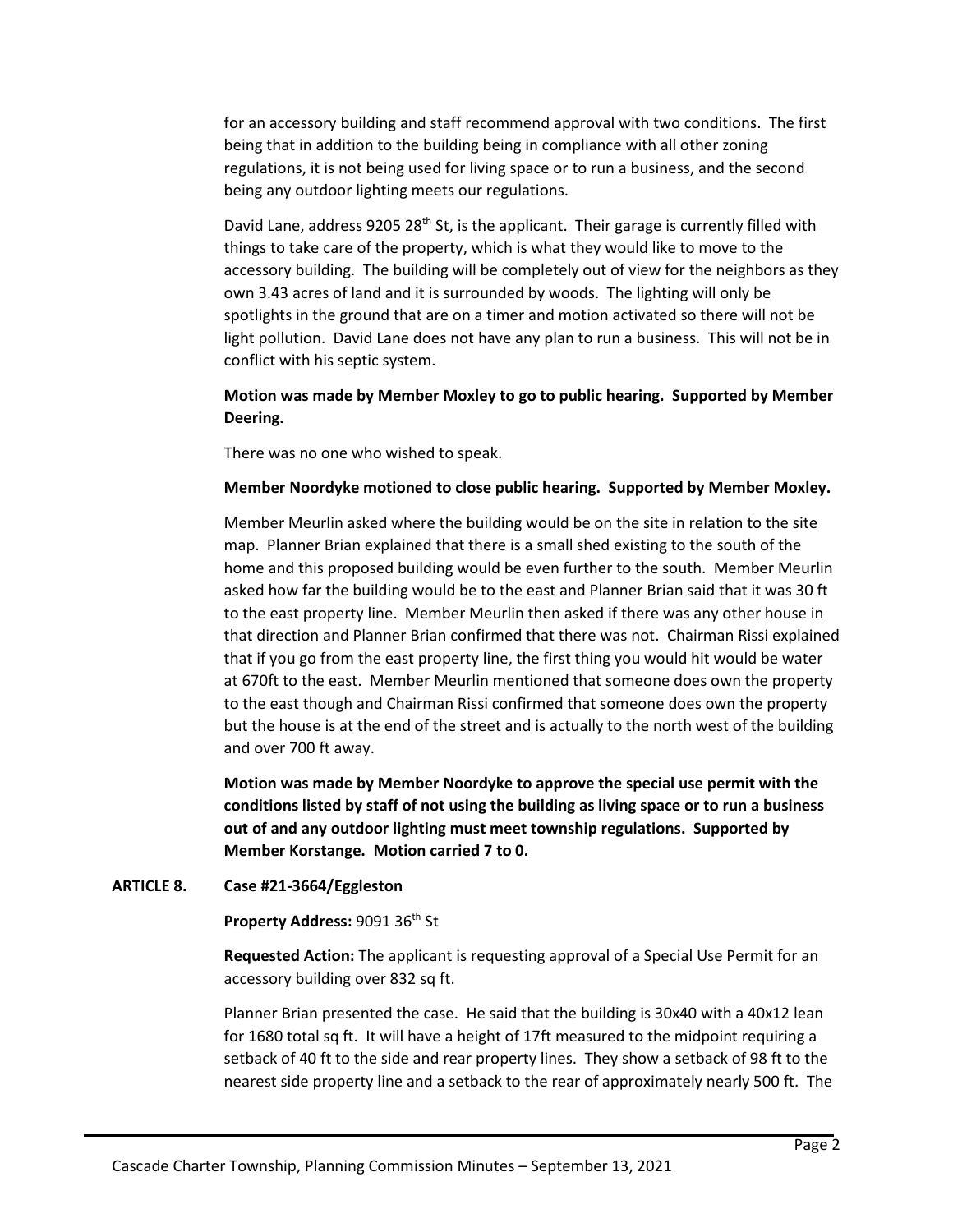applicant recently had a lot split approved to move from three parcels down to two parcels. The lot the applicant will be living on is 9 acres and the applicant still needs to get the lot split recorded and file the required papers before a building permit can be issued. The property is permitted to have three accessory buildings and this will be the third building on the property. They indicated that they intend to use the building for storage of an RV and popup camper. The building will be composed of steel roofing and siding. The size of the building is normal for the lot size and zoning district that it is in. The applicant appears to meet our standard for an accessory building. Staff recommend approval with three conditions. The first being that in addition to the building being in compliance with all other zoning regulations, it is not being used for living space or to run a business. The second is that the outdoor lighting meets regulations and the third is that the lost split must be recorded with the county.

Member Meurlin clarified that the previous approval was called a 'lot split' even though it was actually the merging of multiple lots. Planner Brian agreed that this was the case. There was then clarification as to how the lots were being split and where the lines would end up, as well as topographic clarifications.

A point of order was made by Member Noordyke requesting staff begin numbering the pages of the meeting packet so it is easier to reference specific pages. Planner Brian stated that that could be done going forward.

Member Noordyke asked if the applicant would be eligible for this Special Use Permit if the lot split didn't occur. Planner Brian said they would not be able to as the building would have been on a different plot than the home. Chair Rissi agreed and said that the previously approved lot split was actually bringing the property more into compliance.

Member Korstange clarified that the lot split was approved and need to be filed. Planner Brian said the lot split was approved by staff and the applicant just had to file the paperwork with the county. To meet the requirements for the Special Use Permit, the applicant needs to first file the lot split paperwork.

## **Motion by Member Noordyke to move to public hearing. Supported by Member Noordhoek.**

There was no one who wished to speak.

**Motion by Member Noordyke to close public hearing. Supported by Member Noordhoek.**

**Motion by Member Noordyke to approve the application with the following requirements: the building is not used for living space or a business, the lighting meets township regulations, and before a building permit is issued, the paperwork for the lot split is filed. Supported by Member Deering.**

**Motion carried 7 to 0.**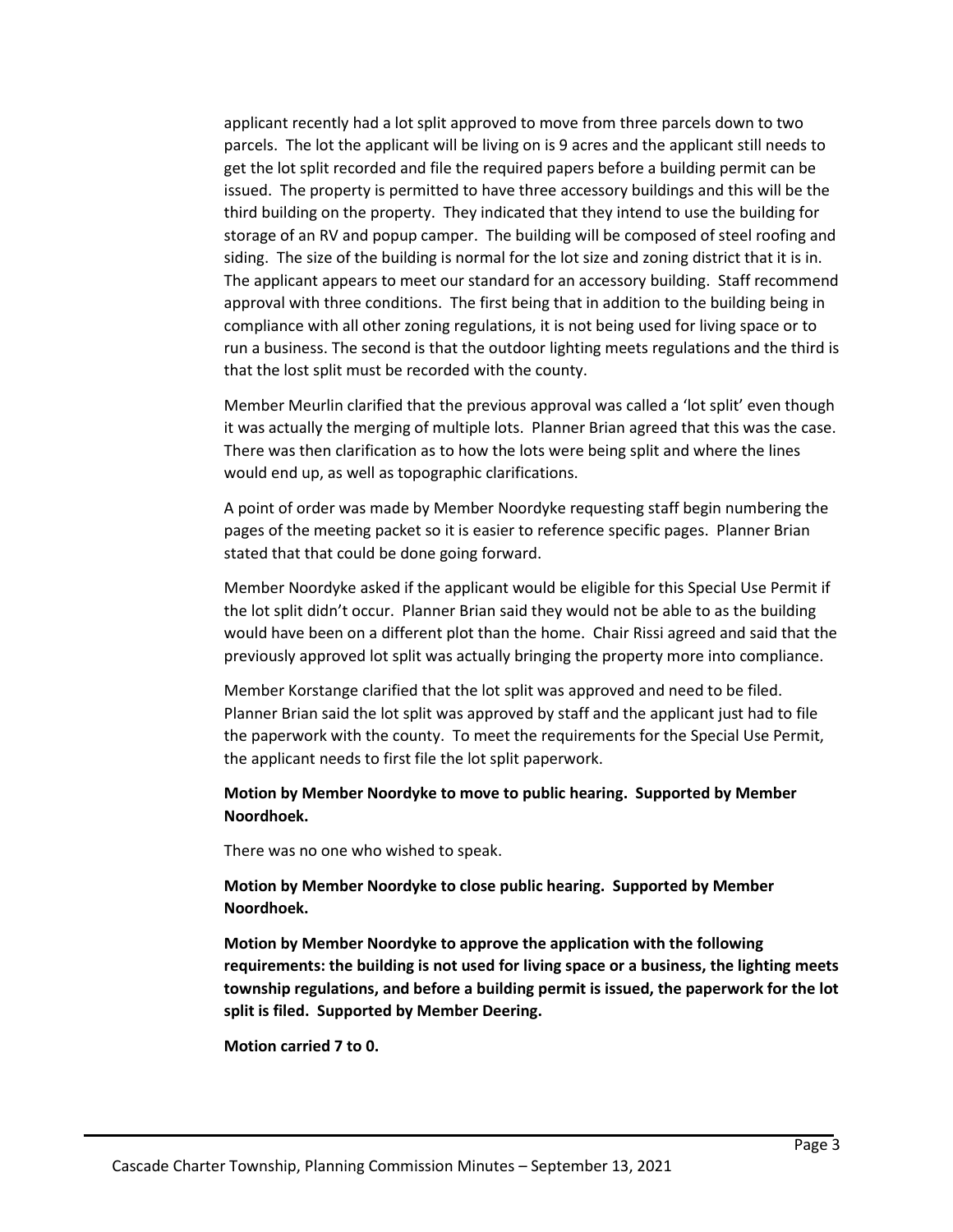### **ARTICLE 9. Old Business**

**Thornapple Point Stormwater:** Planner Brian referenced communication in the meeting packet about the Thornapple Point Stormwater situation. Chair Rissi said that the report was what he and Member Noordhoek noticed when they traversed the property as well as some things they hadn't noticed. Member Noordhoek asked if the resident down on Sequoia had been notified and Chair Rissi said that he tried to let them know the situation was being worked on but has not been able to reach them as of yet. Member Meurlin asked ift lot six still belonged to the developers and Chair Rissi said that he wasn't aware of the lot's current status. Member Meurlin expressed concern about a drain being on top of a hill and Chair Rissi said that the notes in the packet said they were going to regrade that area. He said they were going to raise the area around the catch basin so that the water will flow into it. Member Meurlin asked if this regrading would be completed this fall. Member Deering referenced a note in the meeting packet that said, "The last we spoke with Adam it sounded like the contractor would be on site this month to complete the work." Member Meurlin requested someone check on the property, as there would not be anyone living there, to make sure the grading was corrected. Planner Brian said that staff would be checking it out with the engineer to make sure everything has been completed satisfactorily. Member Noordyke requested we get a status update at the end of October and Planner Brian agreed.

**Safety Measures at Wisner Center:** Chair Rissi said that he looked at the write up for safety measures at Wisner Center and it looked cut and dry to him. Member Meurlin expressed his dissent saying that it looked very unsatisfactory to him. Chair Rissi said that if the people who are calculating their risk didn't see a problem with it, neither does he. Member Meurlin said that he has a higher standard for the safety features as he does not want to pay insurance for a child falling off of the hill in question at the Wisner Center. Chair Rissi said that the grade of the hill is less steep now than when there was originally concern surrounding the hill's safety. Member Moxley said that they have put in trees and erosion control. Member Meurlin said that if Member Moxley was comfortable with it, so is he, as Member Moxley had walked the area to evaluate if he thought it looked safer.

#### **ARTICLE 10. Any Other Business**

Member Noordyke brought a resolution to the table that he had worked on with Chair Rissi and a few other committee members to commemorate Director Steve Peterson's 24 years with Cascade Township as he is now leaving for a different organization. This is something that the Planning Commission historically does when someone leaves that has been there for over 20 years. Member Meurlin, Member Korstange, and Member Noordhoek expressed that they did not feel comfortable passing this resolution, both Member Meurlin, and Member Korstange saying they would abstain from voting if they were to be the only dissenting votes. This did not end up being the case so both of the members participated in the roll call vote. Motion was made by Member Noordyke to adopt the motion commemorating Director Steve Peterson's 24 years with Cascade